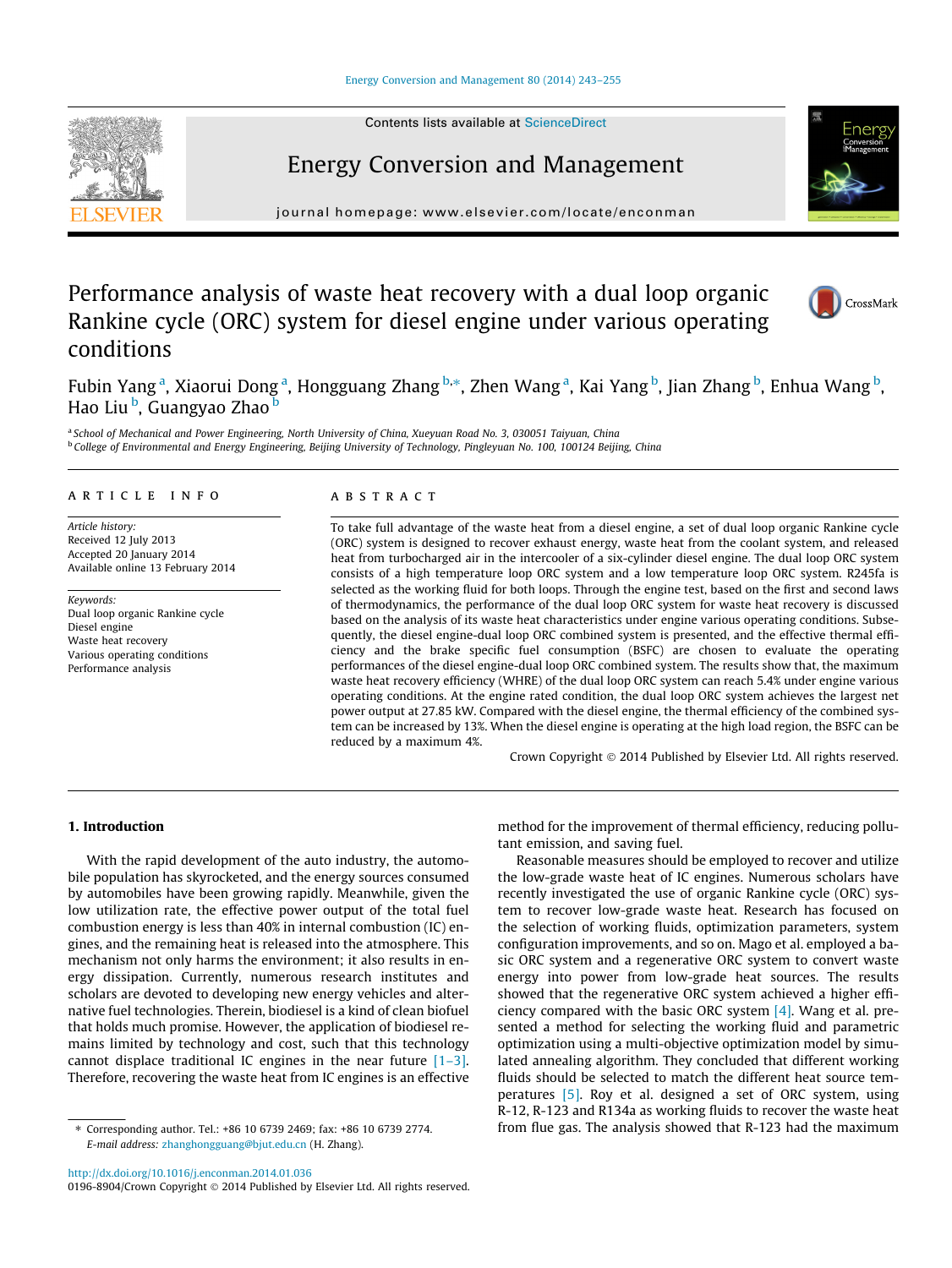#### Nomenclature

| W                                                            | power (kW)                                                          | pre                    | preheater                                          |
|--------------------------------------------------------------|---------------------------------------------------------------------|------------------------|----------------------------------------------------|
| Q                                                            | heat transfer rate (kW)                                             | int                    | intercooler                                        |
| m                                                            | mass flow rate $(kg/s)$                                             | a                      | intake air                                         |
| h                                                            | specific enthalpy $(k)/kg$ )                                        | in                     | at the inlet                                       |
| ș                                                            | specific entropy $(k)/kg K$ )                                       | out                    | at the outlet                                      |
| Ι                                                            | exergy destruction rate (kW)                                        | con                    | condenser                                          |
| T                                                            | temperature $(K)$                                                   | $\mathbf n$            | net                                                |
| P                                                            | pressure (MPa)                                                      | oa                     | overall                                            |
| Ė                                                            | fuel consumption (kg/h)                                             | W                      | waste                                              |
| x, y, z                                                      | mole amount                                                         | exh                    | exhaust gas                                        |
| bsfc                                                         | brake specific fuel consumption $(g/kW h)$                          | cool                   | coolant                                            |
|                                                              |                                                                     | <b>HTH</b>             | high temperature heat source in HT loop ORC system |
| Greek letters                                                |                                                                     | <b>HTL</b>             | high temperature heat source in LT loop ORC system |
| η                                                            | efficiency                                                          | <b>LTL</b>             | low temperature heat source in LT loop ORC system  |
| $\epsilon$                                                   | effectiveness of the recuperator                                    | <b>HS</b>              | heat source                                        |
| φ                                                            | heat transfer efficiency                                            | comb                   | combustion                                         |
| χ                                                            | mass fraction                                                       | f                      | fuel                                               |
|                                                              |                                                                     | misc                   | miscellaneous                                      |
| Subscript                                                    |                                                                     | th                     | thermal                                            |
| 0                                                            | reference state                                                     | eff                    | effective                                          |
| H                                                            | high temperature loop ORC system                                    | $\mathsf{c}\mathsf{s}$ | combined system                                    |
|                                                              | low temperature loop ORC system                                     | eng                    | engine                                             |
| H1, H2, H2s, H3, H4, H5, H5s, H6 state points in HT loop ORC |                                                                     |                        |                                                    |
| system                                                       |                                                                     | Acronyms               |                                                    |
|                                                              | L1, L2, L2s, L3, L4, L4s, L5, L6 state points in LT loop ORC system | ORC                    | organic Rankine cycle                              |
| p1                                                           | pump 1                                                              | <b>HT</b>              | high temperature                                   |
|                                                              | pump <sub>2</sub>                                                   | <b>LT</b>              | low temperature                                    |
| p <sub>2</sub><br>r                                          | recuperator                                                         | <b>WHRE</b>            | waste heat recovery efficiency                     |
| e1                                                           | evaporator 1                                                        | <b>BSFC</b>            | brake specific fuel consumption                    |
| e <sub>2</sub>                                               | evaporator 2                                                        | <b>ODP</b>             | ozone depletion potential (relative to R11)        |
|                                                              | expander 1                                                          | GWP                    | global warming potential (relative to $CO2$ )      |
| exp1<br>exp2                                                 | expander 2                                                          | IC                     | internal combustion                                |
|                                                              |                                                                     |                        |                                                    |

work output and efficiencies among all the selected fluids [\[6\]](#page--1-0). Wei et al. studied the performance and optimization of an ORC system using HFC-245fa (1,1,1,3,3-penta-fluoropropane) as a working fluid driven by exhaust heat. The results revealed that utilizing the exhaust heat as much as possible was a good method for improving the system output net power and efficiency [\[7\].](#page--1-0) Liu et al. presented a two stage Rankine cycle for power generation, which was composed of a water steam Rankine cycle and an Organic Rankine bottoming cycle. Optimal points were found at different cold source temperatures and steam turbine outlet pressures for each cycle [\[8\]](#page--1-0). Wang et al. conducted a multi-objective optimization of the ORC system to achieve the system optimization design from both thermodynamic and economic aspects using an evolutionary algorithm [\[9\].](#page--1-0) Gao et al. assessed 18 organic working fluids according to their physical and chemical properties for a supercritical ORC driven by exhaust heat. The effects of these working fluids on the performance of the supercritical ORC system were discussed. The results showed that R152a and R143a are recommended as the working fluids for the supercritical ORC system [\[10\]](#page--1-0). Hung proposed an ORC system to recover waste heat from low enthalpy heat sources using dry fluids. The study indicated that R113 and R123 performed better in recovering low temperature waste heat [\[11\].](#page--1-0) Quoilin et al. proposed a dynamic ORC model and three different control strategies. Their simulation results showed that a model predictive control strategy based on the steady-state optimization of the cycle under various conditions was the one showed the best results [\[12\]](#page--1-0). Dai et al. described an ORC for recovering low-grade waste heat using different working fluids. The effects of thermodynamic parameters on ORC performance were examined, and the thermodynamic parameters of the ORC for each working fluid were optimized with exergy efficiency as an objective function. The results indicated that the cycle with R236EA had the highest exergy efficiency [\[13\]](#page--1-0). Guo et al. proposed an innovative cogeneration system powered by low temperature geothermal sources, and the system consisted of a low temperature geothermal-powered ORC subsystem, an intermediate heat exchanger, and a commercial R134a-based heat pump subsystem. The suitable working fluids were screened and the performances of the novel cogeneration system under disturbance conditions were studied  $[14]$ . Hung et al. investigated the effects of dry, wet, and isentropic organic fluids as working fluids on the performance of ORC system. The results revealed that wet organic fluids with very steep saturated vapor curves in T-s diagram had a better overall performance in terms of energy conversion efficiencies than that of dry organic fluids. Furthermore, an appropriate combination of solar energy and an ORC system with a higher turbine inlet temperature and a lower condenser temperature would provide an economically feasible energy conversion system [\[15\].](#page--1-0) Wang et al. conducted an experimental study to investigate the performance of a low temperature solar Rankine cycle system. The results showed that the highest heat collecting efficiency of the collector is about 50% [\[16\].](#page--1-0)

The ORC system has been widely applied to the recovery of waste heat from IC engines. Gao et al. proposed a waste heat recovery system where a high-speed turbocharged diesel engine acts as the topper of a combined cycle system and exhaust gases were used for a bottoming Rankine cycle. The conclusion was that introducing a heat recovery system could increase the engine power output by 12% [\[17\]](#page--1-0). Srinivasan et al. designed an ORC system to